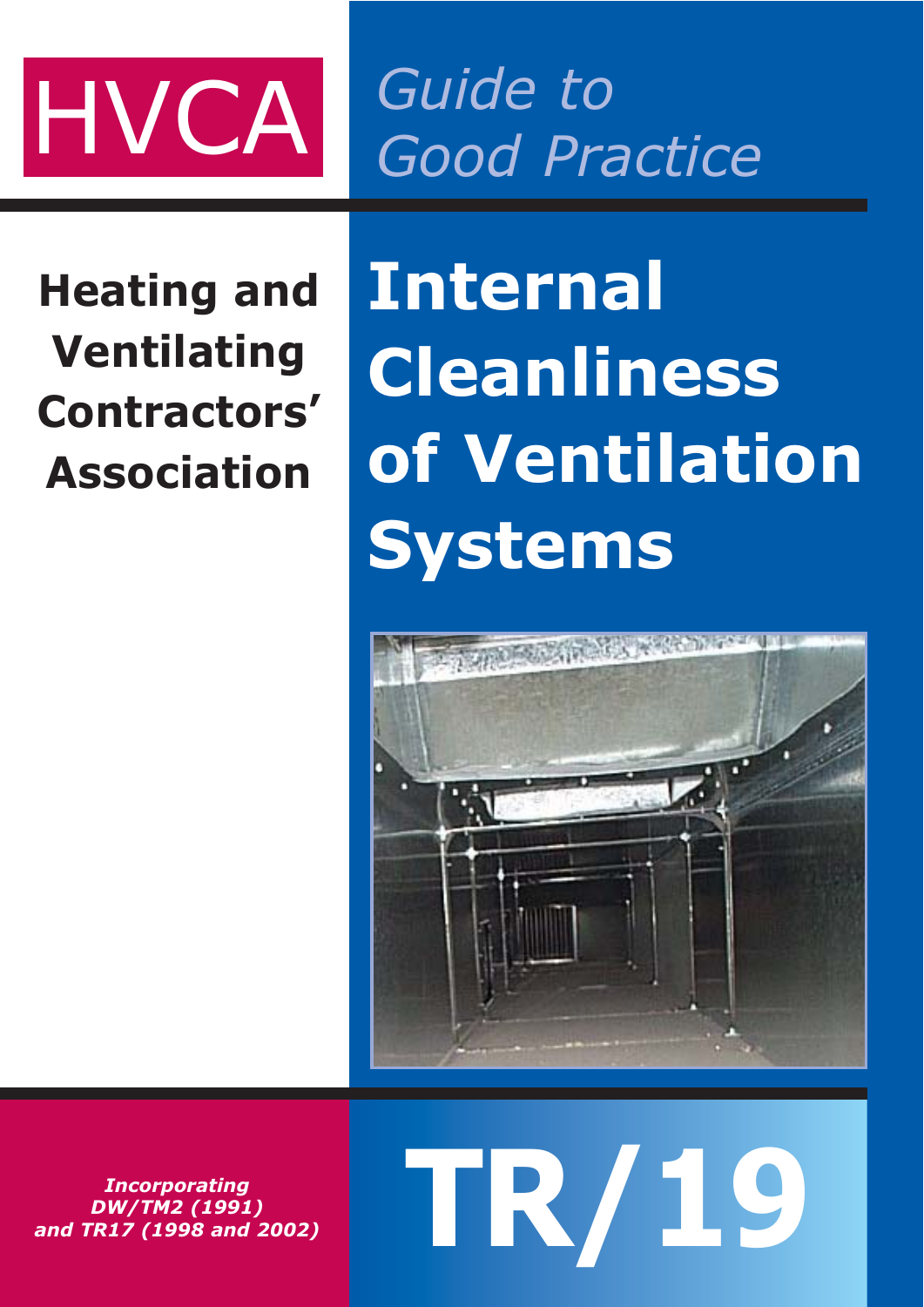*Guide to Good Practice*

## Cleanliness of Ventilation **Systems**

## Acknowledgements

The HVCA records its appreciation and thanks to the many persons and organisations who have freely given information on various aspects of this work, and in particular to the following members of the Ventilation Hygiene Group Branch and Ductwork Technical Sub-Committee who contributed unstintingly of their knowledge and experience.

| Craig Booth          | Simeon Macdonald      |
|----------------------|-----------------------|
| <b>Terry Divers</b>  | <b>Nick Tregaskes</b> |
| Paul Downing         | Nick Umfreville       |
| Nigel Edwards-Hughes | <b>Jim Murray</b>     |
| Alan Gregory         | <b>Richard Norman</b> |
| Graham Ibbotson      |                       |
| <b>Brian Loader</b>  |                       |
| <b>Gary Nicholls</b> |                       |
| Peter Reid           |                       |
| Richard Trebilco     |                       |
| Alan Twigger         |                       |
| Gareth Keller        |                       |

*Special thanks are offered to Mr J Bridges for his assistance in the development of the Deposit Thickness Test and to Mr T Mulhall of the HSE.*

ISBN 0 903783 35 5

| Publishing History:       |      |
|---------------------------|------|
| First published as DW/TM2 | 1991 |
| TR/17                     | 1998 |
| (Second Ed.)              | 2002 |

©2005 HVCA

**Heating and Ventilating Contractors' Association**

Esca House 34 Palace Court London W2 4JG Tel: 020 7313 4900 Fax: 020 7727 9268 e-mail: contact@hvca.org.uk website: www.hvca.org.uk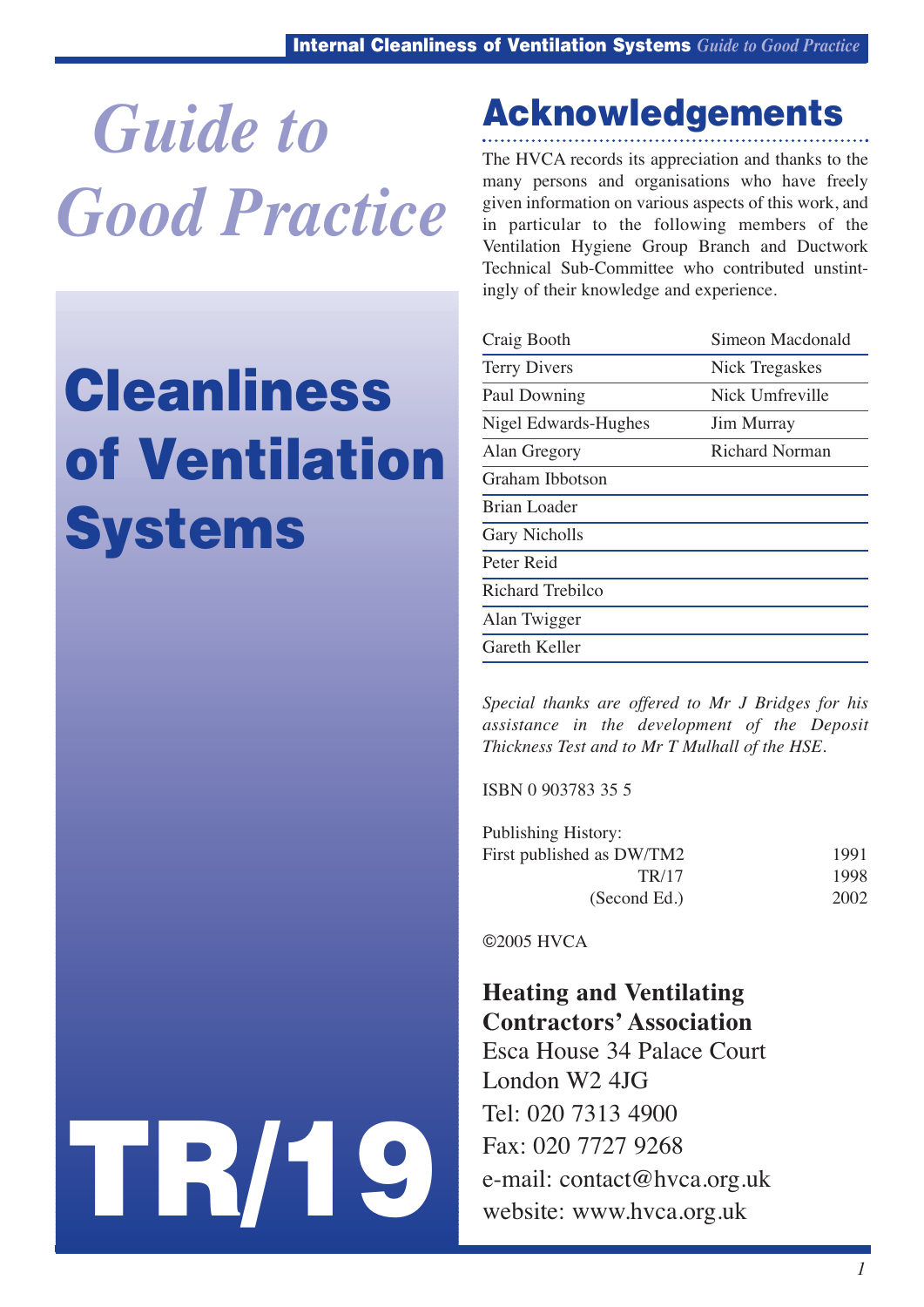## FOREWORD



S air is invisible there is a tendency to take the quality of the air we<br>breathe for granted. Moreover, given that the average person has<br>an air intake of about 3.4 litres of air every minute, the dangers of<br>an inadequate breathe for granted. Moreover, given that the average person has an air intake of about 3.4 litres of air every minute, the dangers of an inadequate or polluted air supply are obvious. This, coupled with the risk of fire from build up of grease deposits in kitchen extract systems and the expectations of building occupiers and legislators, have resulted in an ever

more stringent level of ventilation system cleanliness being required.

HVCA published TR/17 in 1998 in order to give guidance to good practice and to establish standards for testing, cleaning and verification of the internal cleanliness of ventilation systems. A second edition, published in 2002, included an enlarged section on kitchen extract systems. This latest edition incorporates some further improvements to best practice and also includes the former HVCA publication DW/TM2 – Internal cleanliness of new ductwork installations. To differentiate this expanded edition from its predecessor publications, it has been renumbered TR/19.

The Guide can be used for new build, upgrade and maintenance of ventilation systems and will directly benefit users of the indoor environment as well as specifiers and consultants. Since its inception in 1998, this Guide has been widely accepted within the building services sector and by the UK insurance industry as the standard to which ventilation systems should be cleaned.

HVCA would like to thank members of the HVCA Ventilation Hygiene Group Branch and the many persons and organisations who have contributed to this Guide.

**Michael J Taylor President HVCA**